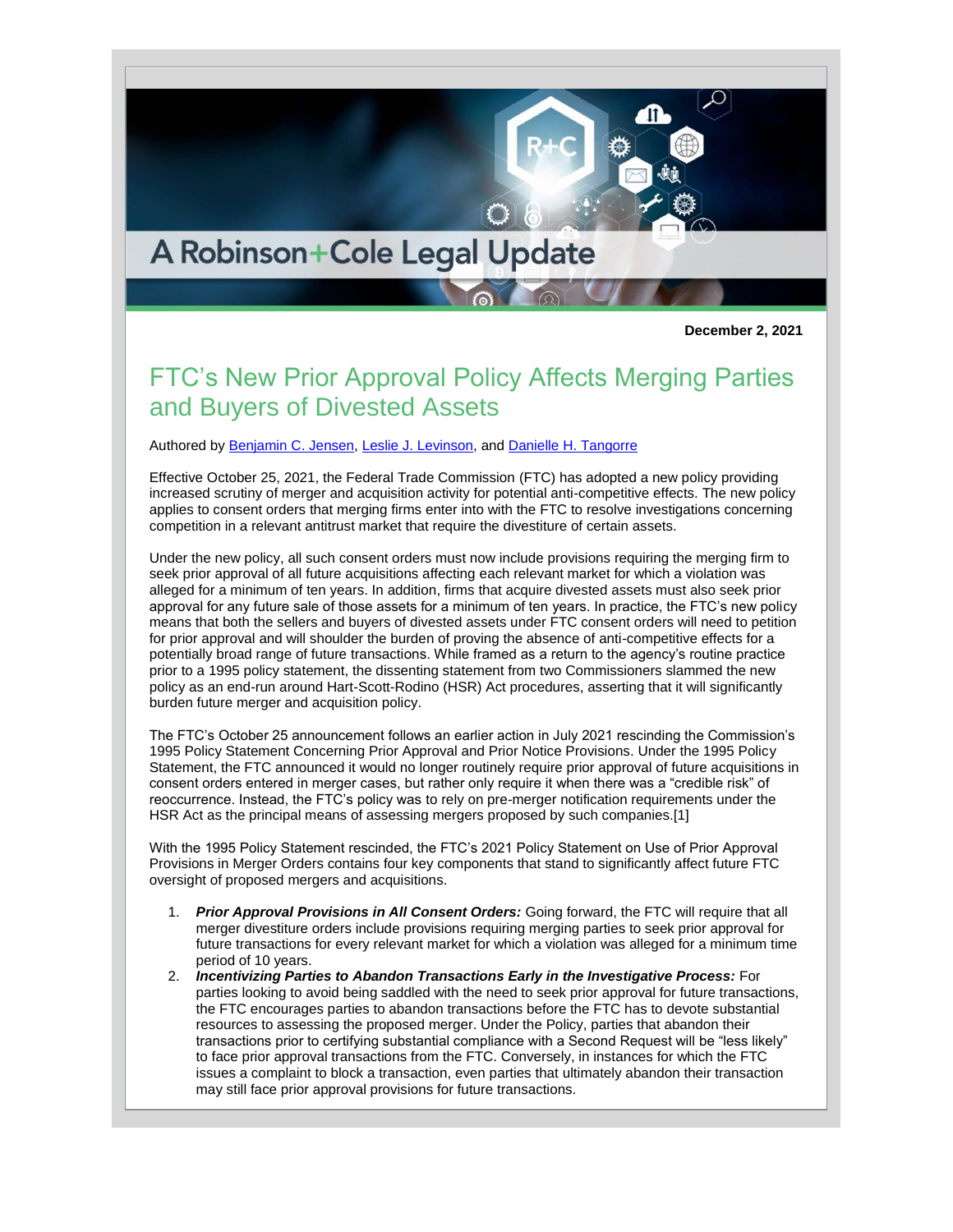- 3. *Broader Prior Approval Provisions:* In situations in which "stronger relief is needed," the FTC announced that it may seek prior approval provisions against merging parties that cover product and geographic markets that go beyond the relevant markets affected by the merger.
- 4. *Divestiture Buyers Subject to Prior Approval Obligations:* In addition to impacts on merging parties, buyers of divested assets in merger consent orders will be required to agree to submit for prior approval for any future sale of the assets they acquire in divestiture orders for a minimum of 10 years.

The FTC's stated motivations for its new prior approval policy include discouraging parties from pursuing deals with potential anticompetitive effects and preserving FTC resources by conducting merger review outside the relatively short timeframes required under the HSR Act. A key focus of the new policy statement appears to be targeting what the Commission has deemed "repeat offenders," i.e., those entities that continue to propose allegedly illegal mergers, including ones that had been previously litigated and won by the FTC,[2] or companies buying back previously ordered divesture assets.[3] As to the latter, the majority of the Commissioners believe this brings the FTC in line with the Department of Justice, which "routinely bars merging parties from reacquiring assets ordered to be divested."[4] Commissioner Chopra noted that the rescission of the 1995 Policy Statement and premerger review returns a "key tool for the Commission to combat illegal merger activity" by discouraging repeat offenders and prohibiting merging parties from reacquiring assets that they have been required to divest.[5] Acknowledging that reviews under the HSR Act can force the agency to sue and incur significant expenditures of costs and resources, the FTC Policy Statement emphasizes that conducting merger review following a petition for prior approval will avoid the "brinkmanship" associated with HSR reviews.

In a sharply-worded dissenting statement, Commissioners Christine S. Wilson and Noah Joshua Phillips (Dissenting Commissioners) accused the majority of using "bureaucratic red tape to weight down all transactions … and to chill M&A activity in the United States."[6] The Dissenting Commissioners dispute the majority's contention that the 2021 Policy Statement restores practices in effect prior to 1995. Instead, the Dissenting Commissioners contend the 2021 Policy goes well beyond the pre-1995 status quo, in that the FTC now has established a *floor* of ten years for prior approval provisions in consent orders as compared to a *ceiling* of ten years prior to 1995 and extends such provisions to innocent buyers of divested assets.[7] The Dissenting Commissioners also disagree with the repeat offender rationale, noting rather, that the policy affects non-parties in requiring them also to seek prior approval for any future sales. This impact, the Dissenting Commissioners believe, is a deterrent for parties to step in and help the government resolve a competitive issue by acquiring divested assets. Further, by circumventing the pre-merger notification procedures under the HSR Act, the dissenting statement contends that the FTC has effectively abrogated the HSR review process passed by Congress. The Dissenting Commissioners conclude with the prediction that the FTC's 2021 Policy will cause more harm and actually increase the burden on the agency, as parties will be less likely to resolve merger matters through consent agreements, and the incentives to work with the government to take action to limit potential anti-competitive effects through divestiture are drastically undercut by the minimum ten-year prior approval requirement for future transactions.

The FTC's new policy requiring prior approval for future transactions in divestiture orders appears likely to significantly chill the willingness of parties to consent to divestiture of assets as a means to obtain approval for challenged mergers. The minimum of ten years is also an interesting choice, and one that is far longer than has historically been imposed by the FTC. Beyond the burdens on future transactions, the willingness of buyers (often private equity funds) to accept divested assets subject to prior approval restrictions will surely be tested.

## FOR MORE INFORMATION

For more information contact any of the authors listed below:

[Benjamin C. Jensen](http://www.rc.com/people/BenjaminCJensen.cfm) | [Leslie J. Levinson](http://www.rc.com/people/LeslieJLevinson.cfm) | [Danielle H. Tangorre](http://www.rc.com/people/DanielleHolleyTangorre.cfm)

## **ENDNOTES**

[1] Under the HSR Act, notice of proposed mergers and acquisitions meeting certain thresholds (generally, transactions in excess of \$92 million) must be provided to the FTC and Department of Justice. Following submission of the pre-merger notification, parties must usually wait 30 days (absent the granting of an early termination) before completing the transaction while the FTC (or DOJ) assesses